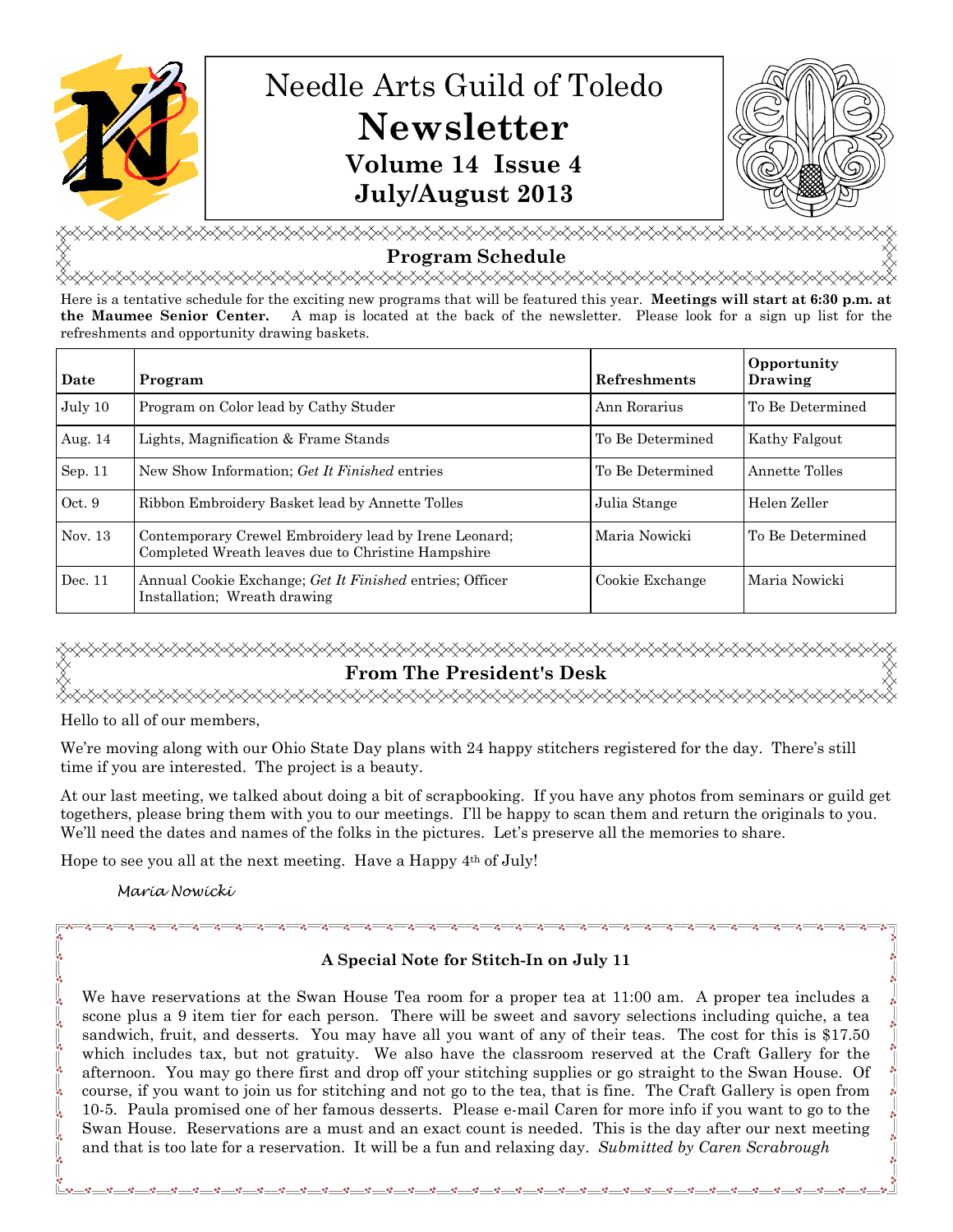

Here is a list of events besides our monthly meetings that you may find interesting. Further info may be obtained from the EGA (www.egausa.org) or GLR (www.ega-glr.org) websites.

### **Dates Event Information**

- 07/27/13 *Ohio State Day* Hosted by **NAGT**. Location: Nazareth Hall, Grand Rapids, OH. Further details and registration info are found later in the newsletter and online at both the NAGT and GLR websites.
- $09/20/13 -$ 09/21/13 *NAGT 38th Annual Needlework Show*. Location: Sanger Branch Library, Toledo, OH.
- $10/05/13 -$ 10/12/13 *National (EGA) Seminar -* "Winner by a Stitch!" Hosted by EGA. Location: Louisville, KY. Contact: Gwen Nelson at mgtnelson@hotmail.com.
- $10/25/13 -$ 10/26/13 *NAGT Fall Seminar* - "Tulle and Organza Fantail" by Gary Clarke. Location and more details to be announced in future newsletters.

### **Stitch-In**

The first Thursday of the month we meet at Timeless Stitches in Tecumseh starting around 11:30am, winter weather permitting. On the third Thursday of the month, we meet at Something Extra 2214 Tedrow in Toledo. The shop opens at noon. The fourth Thursday of the month we meet at Yarn Envy, 4570 Sterns Road. Other weeks, the locations change. Call Katherine Thompson or email Diane Myers for info.

### **Farmington Hills Garage Sale**

The annual sale will be held on Wednesday, November 6, 2013 at Evangelical Covenant Church, 14 Mile Rd & Drake. The sale will begin at 10:30 a.m. *Submitted by Christine Hampshire.*

### **Kaleidoscope of Quilts XVI**

The Glass City Quilt Commission will present their quilting show July 19-20, 2013, 10 a.m. to 5 p.m. in the Sylvania Exhibition Center at Tam-O-Shanter, 7060 Sylvania Ave., Sylvania, OH 43560. They will have a judged quilt show, vendors and classes. There is a fee of \$6 for a one day pass or \$10 for a two day pass. Children 16 and under are free with an adult. More information can be found online at www.gcqc.org, or see Diane Myers for a flyer.

### **Craft Gallery Firecrakin' Moving Sale**

Craft Gallery in Findlay is moving to a new location. They will still be in the present location on N. Main when we have our stitch-in there on July 11. They are having a Firecrackin' Moving Sale on July 7th at 217 N. Main Street in Findlay, Ohio. Lots of things will be priced at 50% off in the biggest sale in the history of Craft Gallery. Thomas Kinkade canvases and prints will also be 50% off! Visit them July 7, from 1 - 6 p.m. for the best deals of all time! Their new address (after July 23) will be 406 Walnut Street, Findlay, Ohio 45840. *Submitted by Diane Myers.*



### **Program Notes**

**July**: Exploring Analogous and Complementary Color Schemes - Using colored pencils we will explore analogous and complementary color schemes. To achieve different effects, we will experiment with varying the value, saturation and proportion within these schemes. Small designs will be provided for you to play with your color choices. You will need to bring Prismacolor pencils in the following colors: 916 canary yellow, 909 grass green, 903 true blue, 932 violet, 924 crimson red, 918 orange, 935 black, 938 white, 1054 warm grey 50%, 1063 cool grey 50%, a color wheel and a pencil sharpener if you have one. If you have the book "Color Works" by Deb Menz please bring it also. *Submitted by Cathy Studer.* Editor's Note: If you do not have the specified colors listed above, bring whatever pencils you have and I'm sure Cathy will make it work.

**August**: Bring the lights and magnification devices that you use to help with your needlework. Some of us are getting a little older and we need more help to see what we are doing. You will be amazed at how much is out there to make working needlework easier. I think we are familiar with needlework frames, hoops, etc. to hold the work taut, but there are also many ways to hold these frames (besides between your knees). Bring your floor or table stands and ways to hold frames to a work surface. We will all share our best (or worst) ways of working. *Submitted by Caren Scarbrough.*

**Programs for 2014:** I've been listening to your ideas all year and have a list of possibilities for next year. Think about what you would like to do, look up the references given here and we can pick and choose for next year.

Designer Across America — did you like the projects so far this year? Hearts by Four (canvas), and The Frog (organza). We have scheduled the ribbon basket and have room in 2014 for the latest beaded bracelet.

More on color, specifically color keys?

Introduction to Silk and Metal — what is all that stuff?

Introduction to Japanese embroidery-see the frame and the special equipment needed. What's so special anyway, it's just straight stitch :-)

Thread painting or needle-painting (it's the same thing).

Rescuing needlework — excess dirt, mysterious dark spots, colors that run-can this needlework be saved?

The next three projects could be used as in-depth studies in different areas, similar to the time we are spending this year on the Contemporary Crewel Project. I have some ideas on how to run the programs. 1) *Seize the Day* by Catherine Jordan. In the March 2013 issue of Needle Arts. Jacobean design with cotton threads. 2) *Punt'a Brodu Cockerel Sachet Bag* by Jeanine Robertson. In the June 2013 issue of Needle Arts. Try out a secret Italian embroidery. 3) *Oo-La-La* by Janis Lea Hooker. In the June 2013 issue of Needle Arts. Dye your own fabric and learn an easy way to design.

If you have another area of embroidery interest or want to add a correspondence course, let me know. *Submitted by Caren Scarbrough.*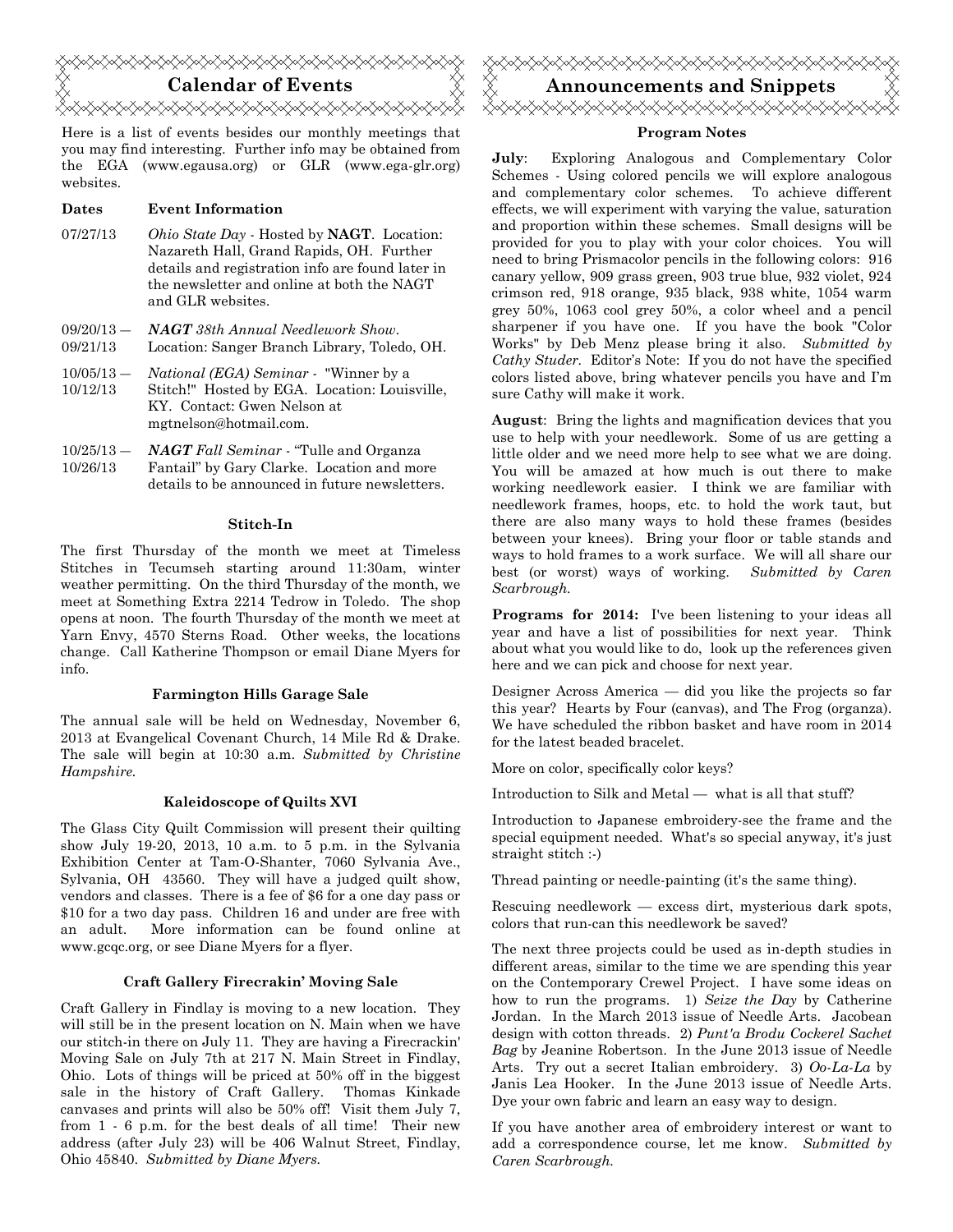

### **2014 Seminar**

I've contacted Catherine Jordon for a 2-day seminar in 2014. She said yes, but we haven't decided on a date or project yet. I would welcome your input. Look at Catherine's website: www.CatherinesDesigns.net. She has pictures and descriptions of all her classes. We can have a 2 day class as listed, or customize with 2 one day classes. This is another great opportunity for us to have a nationally recognized teacher brought to you by NAGT. *Submitted by Caren Scarbrough.*

### **New Member**

Many thanks to all renewing members of our chapter. It is membership that keeps us going. We have 38 members. Welcome to our new member Elizabeth Freeman. She is not a relative of long time member Marilyn Freeman, but is the daughter of member Sue Wiemer. Elizabeth came to a stitch-in a few months ago and we are happy she has joined us after being a member-at-large. Elizabeth is an Indiana resident and will visit us when in town and for special classes.

### **Sanger Library Display Case**

We will be setting up another display in the cases at the Sanger Library for the month of August. I will be collecting your items for display at the July meeting or any time before July 30. The cases are locked at all times. This display creates interest in needlework and in our show. There are always people asking questions as the display is being set up and the librarian tells of the comments and interest the display generates. In past years we have displayed pillows, framed pieces (not larger than 15 inches tall please), needlebooks, fobs, pillowcases, dolls, etc. I am trying to gather a group of items with a variety of techniques. There are two large cases with adjustable shelves so a considerable amount of items are necessary to make it look nice. Please consider loaning something for the display. There will be a sheet for you to list each item you are displaying. *Submitted by Diane Myers.*

### **Secret Stitchers**

The June meeting is the usual month for Secret Stitcher reveal and the beginning of the new year for Secret Stitcher. However, the June meeting had light attendance (15) due to a storm threat so the Secret Stitcher activities were postponed until the July meeting. So if you would like to participate, it is not too late to fill out an information form at the July meeting and draw a name. For those not familiar with the Secret Stitcher, fill out a form with personal information, draw a name of another chapter member and receive their personal information. Throughout

the year acknowledge their birthday and holidays with cards or small gifts according to the personal information you have received on their form. It is fun to try and figure out who is giving you these thoughtful remembrances throughout the year so consider participating. It does not require expensive gifts. Just give a little thought to what that stitcher might enjoy: some little thing you can make, a skein of thread in their favorite color or a new type of thread, a greeting card, candy, etc. It's a good way to get to know about another member.

Hope everyone had fun getting gifts from their secret stitchers. Here is the list of who was the secret pal for whom for the past year.

| Name:             | Secret Stitcher For: |
|-------------------|----------------------|
| Julia Stange      | Diane Myers          |
| Diane Myers       | Julia Stange         |
| Jennie Kronberg   | Sue Wiemer           |
| Sue Wiemer        | Helen Zeller         |
| Helen Zeller      | Donna Cairns         |
| Donna Cairns      | Jennie Kronberg      |
| Denise Waterfield | <b>Annette Meyer</b> |
| Annette Meyer     | Su Pellitieri        |
| Su Pellitieri     | Deb Williams         |
| Deb Williams      | Nancy Wright         |
| Nancy Wright      | Denise Waterfiled    |

### **NAGT Annual Needlework Show**

Before you know it, September will be here and it will be time for our annual show. We will again be at the Sanger Library, 3030 W. Central Avenue. Drop off of entries will be on Wednesday, September 18, judging will take place on Thursday and the show will be September 20 and 21, Friday and Saturday. Carol Lynn Stratton will be our judge this year. There will be some changes. In talking with previous judges, we have decided to add another classification to our entries. There will now be Original, Adaptation, Interpretation, and Commercial. Interpretation is the new one and we are still working to clearly define it. As you know, much of what we do is subjective so definitions can be tricky. There will be a presentation at the September meeting. So get those fingers stitching and get your finished pieces framed or "finished" and ready to enter the show. *Submitted by Diane Myers, Show Chairman.* Editor's Note: Information on the changes, new definitions and FAQ's will also be posted online and should be ready to view by the end of July.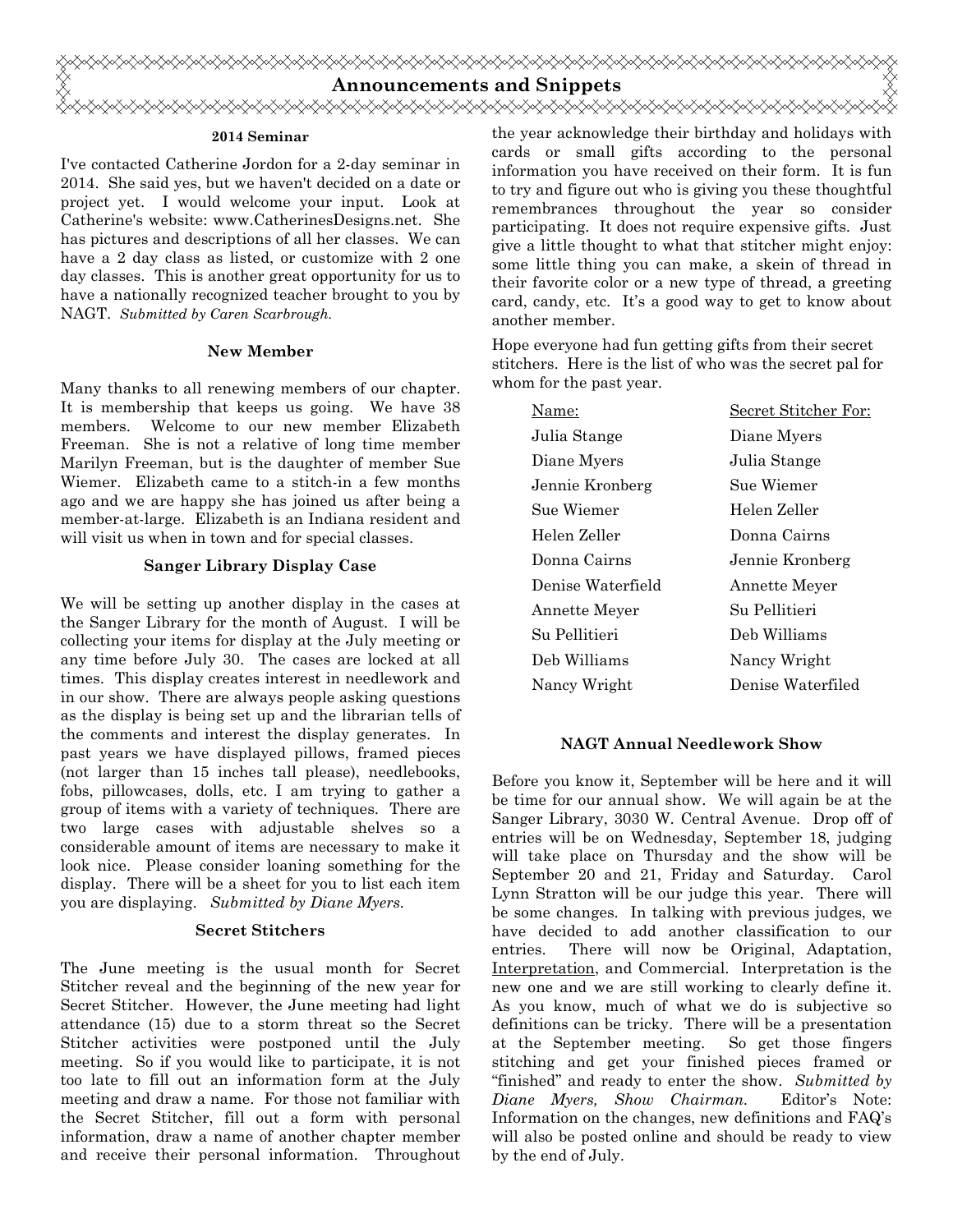## **Photo Gallery and Other Fun Stuff**  <del></del>

I usually like to include photos from the most recent *Get It Finished* entries and other activities attended by our members such as seminars and classes. I wasn't able to attend the June meeting because I was in Columbus (and it seems not many other people made it due to stormy weather) so I don't have any new photos. I have a recipe that Ann Rorarius gave me and some old photos that I found in my files for you to enjoy. — *Su Pellitieri*

### **Jam Diagonals**  *Quick sliced cookies filled with jam and topped with lemon frosting.*

1/2 cup butter or margarine, softened 1/4 cup granulated sugar 1 teaspoon vanilla 1/8 teaspoon salt 1 1/4 cups flour 1/4 cup seedless raspberry jam 3/4 cup confectioners' sugar 4 teaspoons lemon juice

Cream butter, granulated sugar, vanilla and salt until fluffy. Gradually stir in flour until blended. Divide dough in thirds. On lightly floured surface with hands roll each into 9-inch rope. Place 3 inches apart on lightly greased cookie sheet. With finger make 1/2-inch depression down center of each rope (ropes will flatten to about 1-inch wide strips). Fill depressions with jam. Bake in preheated 350°F oven 12 to 15 minutes or until golden. Blend confectioners' sugar and lemon juice until smooth; drizzle over jam. When icing is set, cut diagonally in 1-inch cookies. Makes about 24.

Editor's Note: In the last issue, I mistakenly labeled the picture of Annette as from the April meeting. It was from the March meeting. The items were made and donated by Christine Hampshire. Sorry for the error.



## หารราช พรรคราช พรรคราช พรรคราช พร **Don't forget your leaves**

**for the Christmas Wreath!** 

**STATISTE** Christine Hampshire wants the completed leaves  $\mathbb{S}$ no later than the November meeting but if you would like her to finish them for you when you're done stitching, she needs them by the **July** meeting. I have completed two leaves and the finishing directions are clear, easy and didn't take long at all to do. — *Su Pellitieri*

## 2020 2020 2020 2020 2020 2020 2020 2021



Watch out for your thread! This is my cat, Simon, in the Cone of Shame after having very expensive surgery (and up to 5 medications a day) to remove lots of thread that he swallowed over time. He's doing better and will have stitches removed soon but the sewing room door is currently closed until I can properly police the area. — *Su Pellitieri*



Here are some photos from one of our past shows (2007). I think that is Donna Cairns speaking to a guest in the background. Hope to have lots of entries at this year's show!! Your show committee (Diane Myers, Caren Scarbrough, Irene Leonard and Su Pellitieri) have been working on clarifying definitions and have created a new classification, Interpretation. We look forward to discussing changes with you at our September meeting.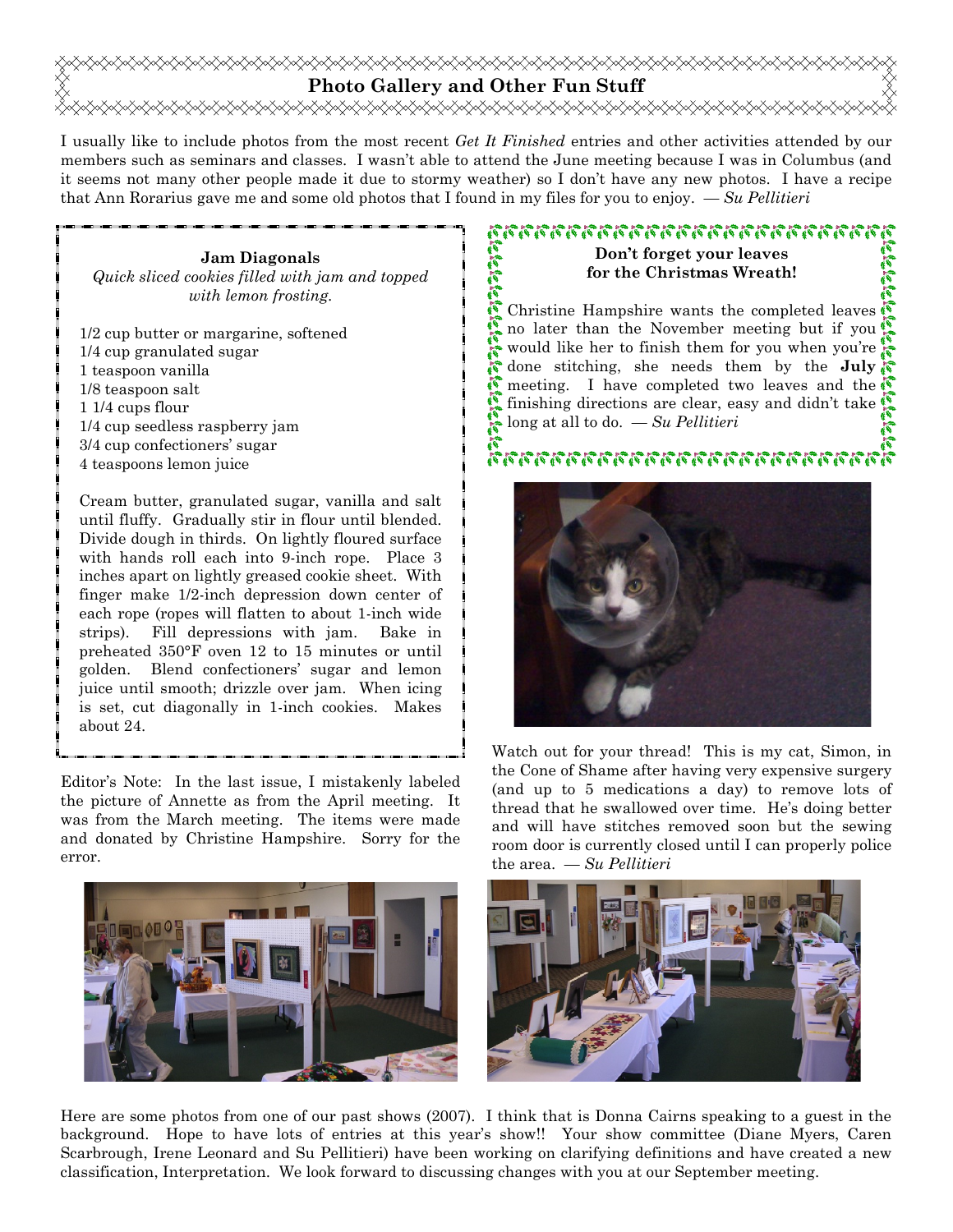*The NAGT Newsletter* is published six times per year (January, March, May, July, September, and November) by the Needle Arts Guild of Toledo (NAGT) chapter, The Embroiderers' Guild of America, Inc. The Editor welcomes comments, input, and story items. Please send them to the editor by the 25th of the month preceding publication.

Editor: Susan Pellitieri; 703 Butterfield Dr; Toledo, Ohio 43615, Phone: 419-382-1329, E-mail: NeedleArtsToledo@aol.com

EGA chapter newsletters may copy material contained in this publication except items which are noted and marked as copyrighted. Please credit this Chapter when due.

**MEMBERSHIP** in the Needle Arts Guild of Toledo is open to all embroiderers. New and renewing dues payments should be sent to: Diane Myers, 22045 W. River Road, Grand Rapids, Ohio 43522

**ANNUAL DUES** - NAGT annual dues of **\$52** include: **Dues - Local chapter** 

- Bimonthly NAGT chapter newsletter
- Chapter meetings and programs
- Local chapter lending library
- Group correspondence course (additional fee required)
- **Dues Great Lakes Region (GLR)**
- GLR seminar (additional fee required)

**Dues - The Embroiderers' Guild of America, Inc. (EGA)** 

- Subscription to quarterly magazine, Needle Arts
- Individual correspondence courses for a fee
- National seminars for a fee

Members can attend optional local Chapter workshops presented by teachers contracted by the Chapter and paid for by workshop participants.

**MEETING CANCELLATION:** Monthly meetings are cancelled due to bad weather if the Toledo Public schools are closed. Tune into AM 1370 News radio in Toledo for school closings.

**GUESTS** are welcome at all meetings and may attend two meetings before being asked to join.

**NAME TAGS** must be worn at all meetings or pay a 25¢ fine. The fines collected go to general funds to help cover expenses.

**MEETINGS** are on the 2nd Wednesday of the month at 6:30pm in the Maumee Senior Center, 2430 Detroit Ave., Maumee OH 43537. The Google Map below labels Rte. 25/24 as S. Detroit Ave. south of the Ohio Turnpike, but it really is Anthony Wayne Trail.

## **XXXXXXXXXXXXXXXXXXXXXXXXXXXXXXX NAGT Officers and Board Members**  <del></del>

**President** Maria Nowicki 419-824-9631 nohiorn@aol.com

### **President-Elect GLR Representative**

Annette Tolles 419-283-8746 nettie@buckeye-express.com

**Secretary**

Jennifer Miller 419-351-6276 jmiller@birchtreetitle.com

**Treasurer** 

Anna Kerlin 419-829-6752 akerlin@buckeye-express.com 419-385-0081

## **Outreach Chairman**

Christine Hampshire 419-698-0241 dhampshire@adelphia.net

**Welcoming Committee**  Marilyn Freeman 419-381-8782

**Membership 2013 Show Chairman Hospitality**  Diane Myers 419-832-9571 jrmyers@roadrunner.com

### **Newsletter**  Susan Pellitieri 419-382-1329 NeedleArtsToledo@aol.com spellitieri@namsa.com

**Program Co-Chair Education**  Caren Scarbrough 419-278-2162 caren505@roadrunner.com

## **Program Co-Chair**  Cathy Studer

419-217-3077 treesong44@yahoo.com

### **Historian**

Katherine Thompson kmthompson49@yahoo.com

 *indicates Voting Members Map courtesy of Google Map.*